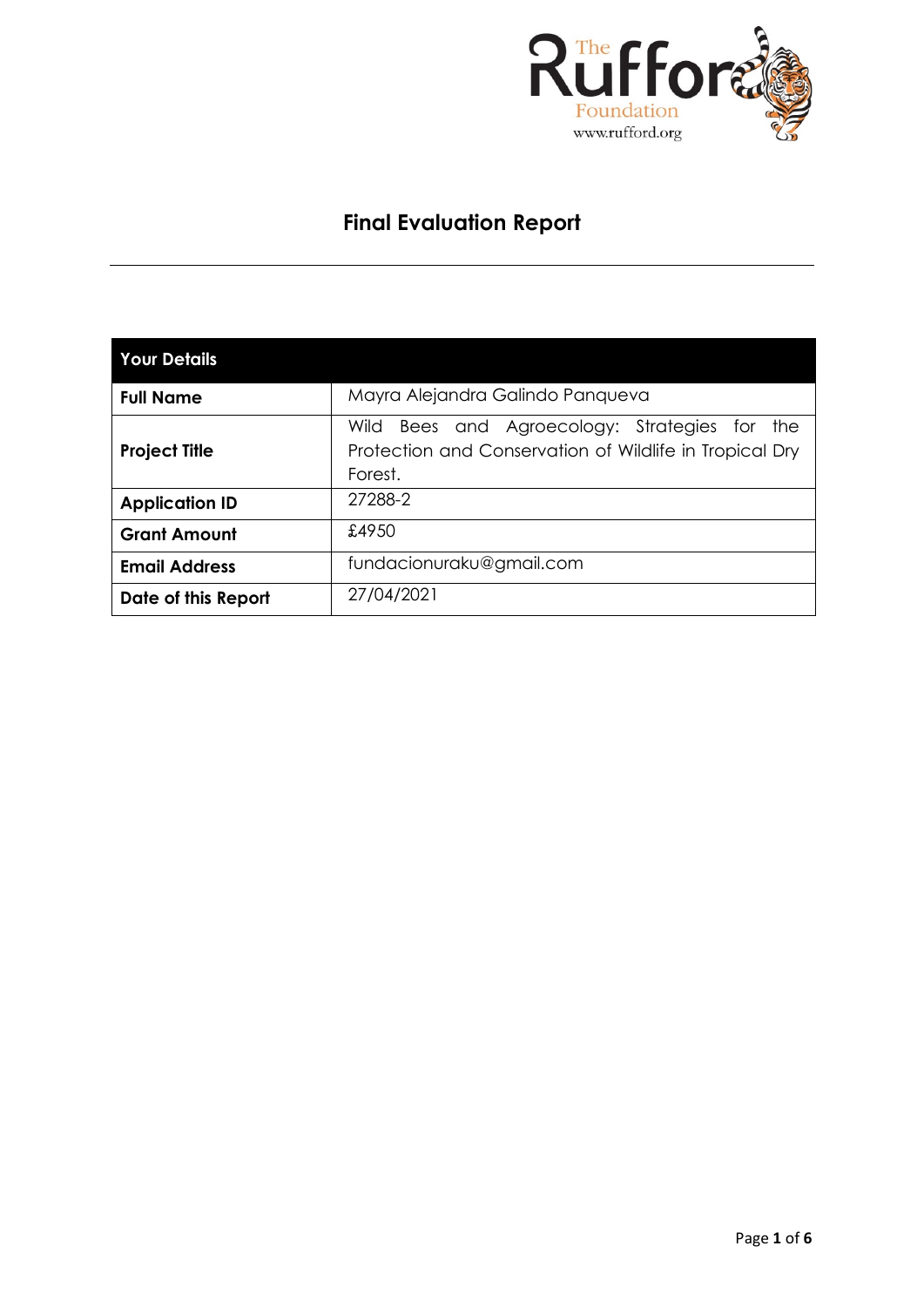

# **1. Indicate the level of achievement of the project's original objectives and include any relevant comments on factors affecting this.**

| Objective                                                                                                                                            | achieved<br>$rac{2}{9}$ | Partially<br>achieved | Fully<br>achieved | <b>Comments</b>                                                                                                                                                                                                                                                                                                                                                                                                                                                                                                                                                   |
|------------------------------------------------------------------------------------------------------------------------------------------------------|-------------------------|-----------------------|-------------------|-------------------------------------------------------------------------------------------------------------------------------------------------------------------------------------------------------------------------------------------------------------------------------------------------------------------------------------------------------------------------------------------------------------------------------------------------------------------------------------------------------------------------------------------------------------------|
| Agroecological<br>transformations in four<br>productive<br>units<br>(4)<br>associated<br>with<br>tropical dry forest.                                |                         |                       |                   | Taking into account the situation derived<br>from the COVID - 19 pandemic, it was<br>difficult to enter the community and the<br>undertake development of activities that<br>depend<br>on the<br>seasonal nature. In<br>addition to increasing the time for the<br>development of the activities. However, it<br>was possible to carry out most of the<br>activities<br>aimed<br>at<br>agro-ecological<br>transformations, pending the planting of<br>native seeds previously acquired due to<br>the situation described above and the<br>subsequent heavy rains. |
| Contribute<br>$\overline{1}$<br>the<br>implementation of the<br>meliponiculture activity<br>and knowledge of the<br>importance<br>of<br>pollinators. |                         |                       |                   | The respective training and knowledge of<br>species in the region were carried out, as<br>well as the installation of traps to capture<br>bees and subsequent transfer to the<br>development<br>boxes<br>for<br>the<br>of<br>the<br>meliponiculture activity. The boxes were<br>but due to<br>acquired,<br>the<br>situation<br>described above, it was not possible to<br>install the meliponario, considering that<br>meliponiculture<br>process<br>the<br>requires<br>constancy and vigilance in its beginnings.                                                |
| local<br>Develop<br>material<br>informative<br>native<br>focused<br>on<br>bees<br>and<br>agroecological<br>practices.                                |                         |                       |                   | The two populated informative materials<br>were developed, consisting of a poster<br>with species identified in the tropical dry<br>forest and in the study area and a booklet<br>focused on agroecological practices at<br>the local level. Physical delivery to the<br>community is pending until the situation<br>returns to normal.                                                                                                                                                                                                                           |

# **2. Please explain any unforeseen difficulties that arose during the project and how these were tackled.**

The situation decreed worldwide for the COVID-19 virus took us by surprise, adding another problem to those already present, such as the difficult access to the area and the absence of electric service.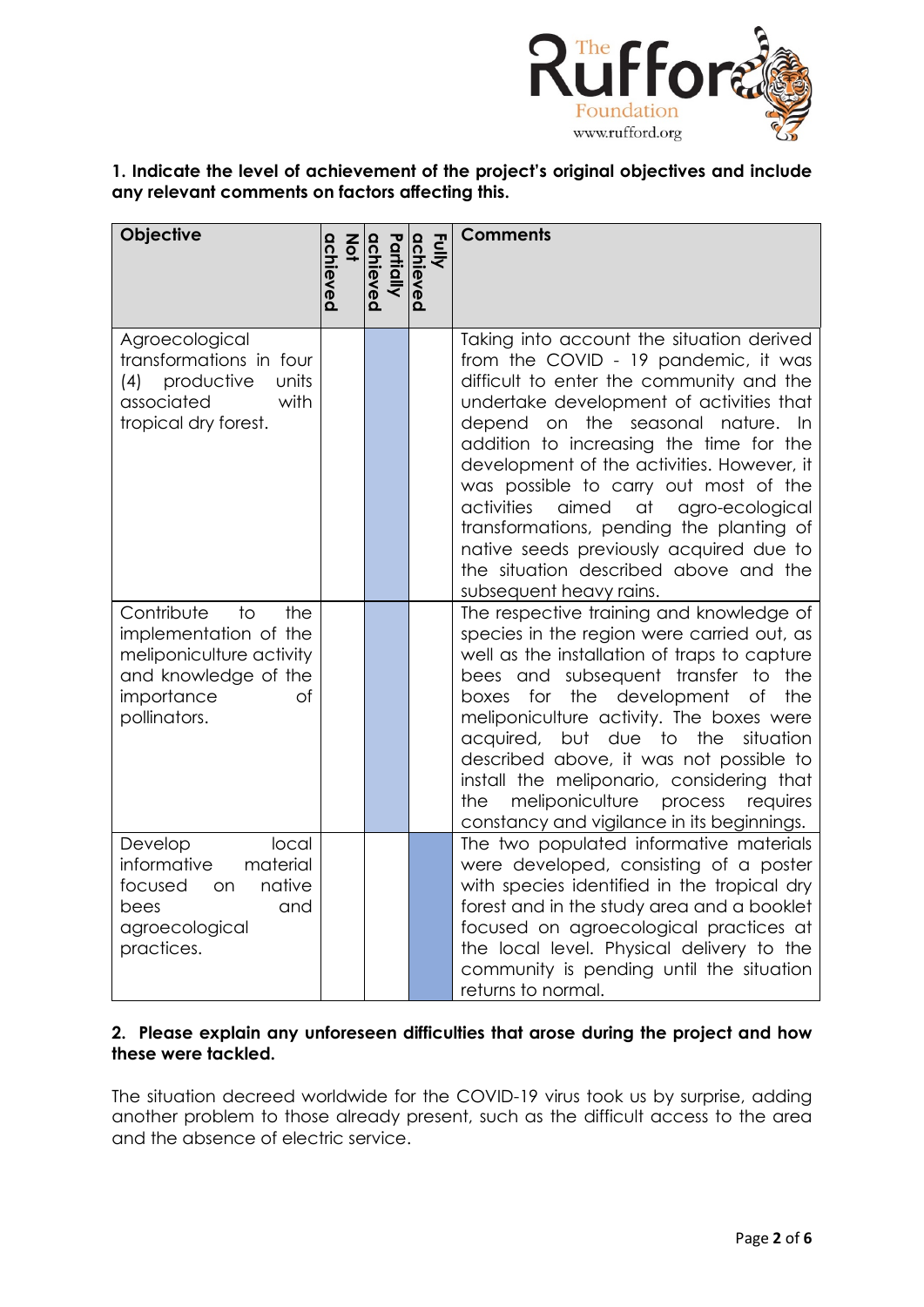

Initially, the restrictions in the urban area were severe, taking into account curfews, specific days off for shopping and the closure of most stores.

In addition, in the rural area and with the indigenous communities we worked with, there were also restrictions that prevented access by outsiders.

During this situation, the community maintained the areas prioritised for the development of the transformations by means of terraces where the subsequent planting would take place.

Additionally, the foundation's team worked on the design and production of informative material such as content and illustrations, times that were also affected since it depended on several people who were affected by the aforementioned pandemic.

Subsequently, access to the community was requested with all the biosecurity measures and sometime later it was approved. Many activities were carried out, including medicinal plants, composting, installation of camera traps to monitor the community, transfer of hives captured in traps to rational boxes, among others. Then came the rainy season in the region that caused crop losses, loss of access roads, accidents, which made it impossible to continue with the activities of the expected planting season of native species that were purchased in advance.

The advantage of this process is that it is built daily with the community and with the support of different organisations, which guarantees its continuity regardless of its delay. The community is aware of the importance of these processes and even more so now with the current situation, in which restrictions are beginning to be imposed again due to the increase in the number of cases. This is a process that continues to be developed by the URAKU Foundation and the community.

### **3. Briefly describe the three most important outcomes of your project.**

- The transmission of knowledge about agroecological practices that offer autonomy, freedom and individual and family health to each member of the community, thus freeing them step by step from dependence on external inputs that affect their economy, soils, nature and health.
- The socialisation and implementation of information that involves the knowledge of the territory and the soil in order to understand the dynamics that are related such as the species of fauna and flora involved in the harmony and balance of ecosystems. Recognise the dynamics of the soil to understand the manifestations in the crops and how the external inputs of the commercial houses directly affect all this balance.
- The development of informative material that serves for consultation and to continue transmitting the message of conservation involving different aspects and the creation of the network of beekeepers with which we seek to strengthen the processes.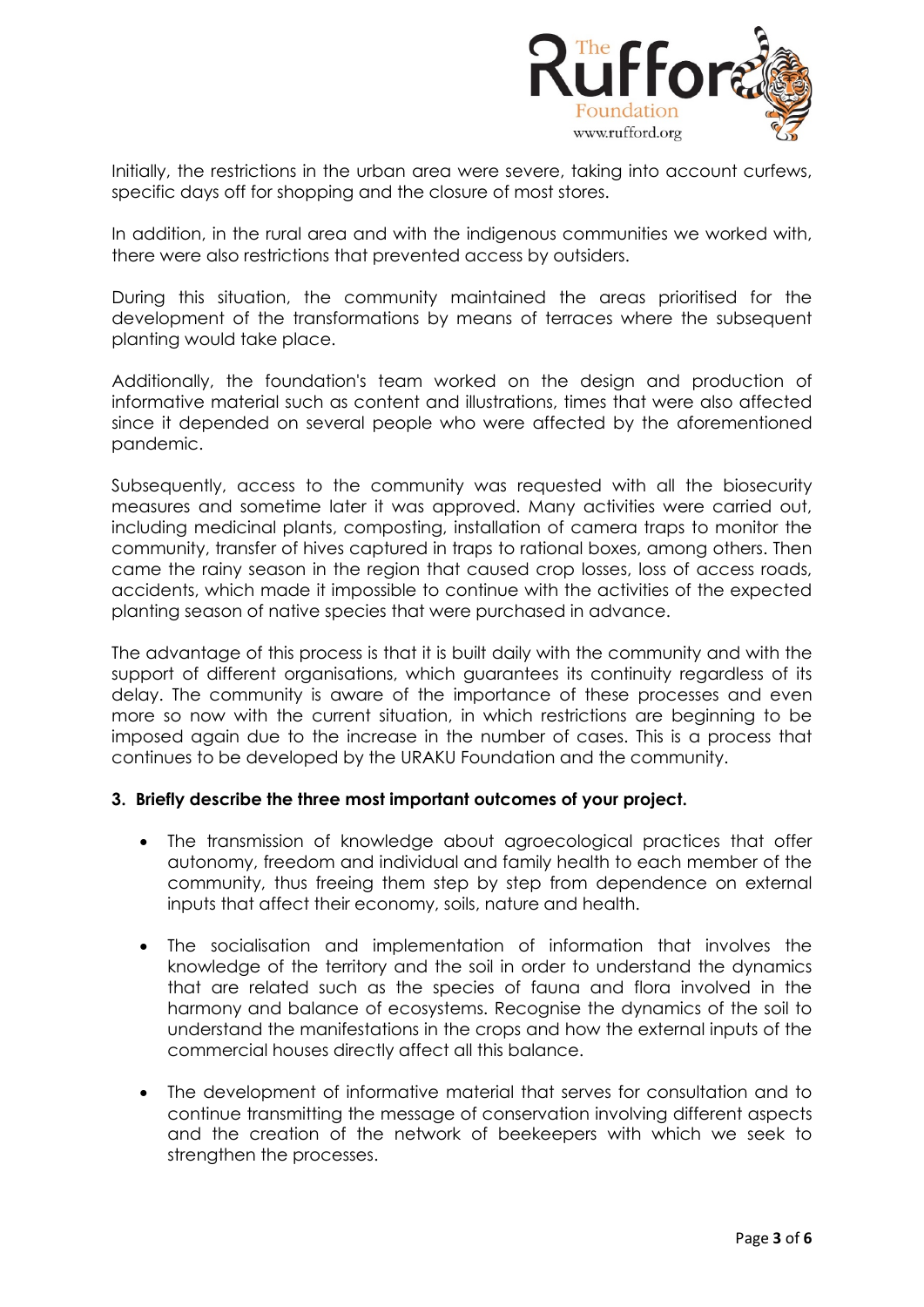

# **4. Briefly describe the involvement of local communities and how they have benefitted from the project.**

Something characteristic of the community with which we are developing the processes is that from the beginning they evidenced the need to make a change in their practices, since the ones they had been developing resulted in soil, ecosystems, crops and family diseases. This makes the community to be proactive and resistant to the current situation, and to be able to overcome the current crises. The community has stated that they have directly benefited from the medicinal plants delivered and socialised their benefits and preparation, since a medicinal garden was created in each one, which arose from the community as an alternative due to the absence of health posts in the area.

At present, they say that they are more respectful of their environment, avoiding indiscriminate hunting practices. They are also continuing to develop agroecological practices in their crops, which has resulted in a decrease in the use of toxic chemicals.

### **5. Are there any plans to continue this work?**

Totally, with the URAKU Foundation, we have been developing processes aimed at agroecological transformations in crops associated with tropical dry forest in parallel with the processes with native bees and pollination processes in these forests that support agroecological production in the region and continue to replicate practices that will benefit the fauna and flora of these threatened ecosystems.

Additionally, the organisation is managing a natural reserve area that will serve as an example for the development of the aforementioned practices and can be replicated throughout the region.

### **6. How do you plan to share the results of your work with others?**

A) The information will be shared with the community with the support of allied institutions and social networks as well as the web page where information is free. Through the Bee Guardians Network, we will be able to reach environmental authorities, educational institutions and producers' associations.

B) The scientific community will be informed by means of a scientific article and publication in biological information systems.

C) A poster and booklet were published on social networks and a freely accessible web page, and when the pandemic is over, they will be physically delivered to the participating communities.

D) There are plans to hold a national event related to bees in the Colombian Caribbean, where information on the projects supported by the Rufford Foundation will be shared.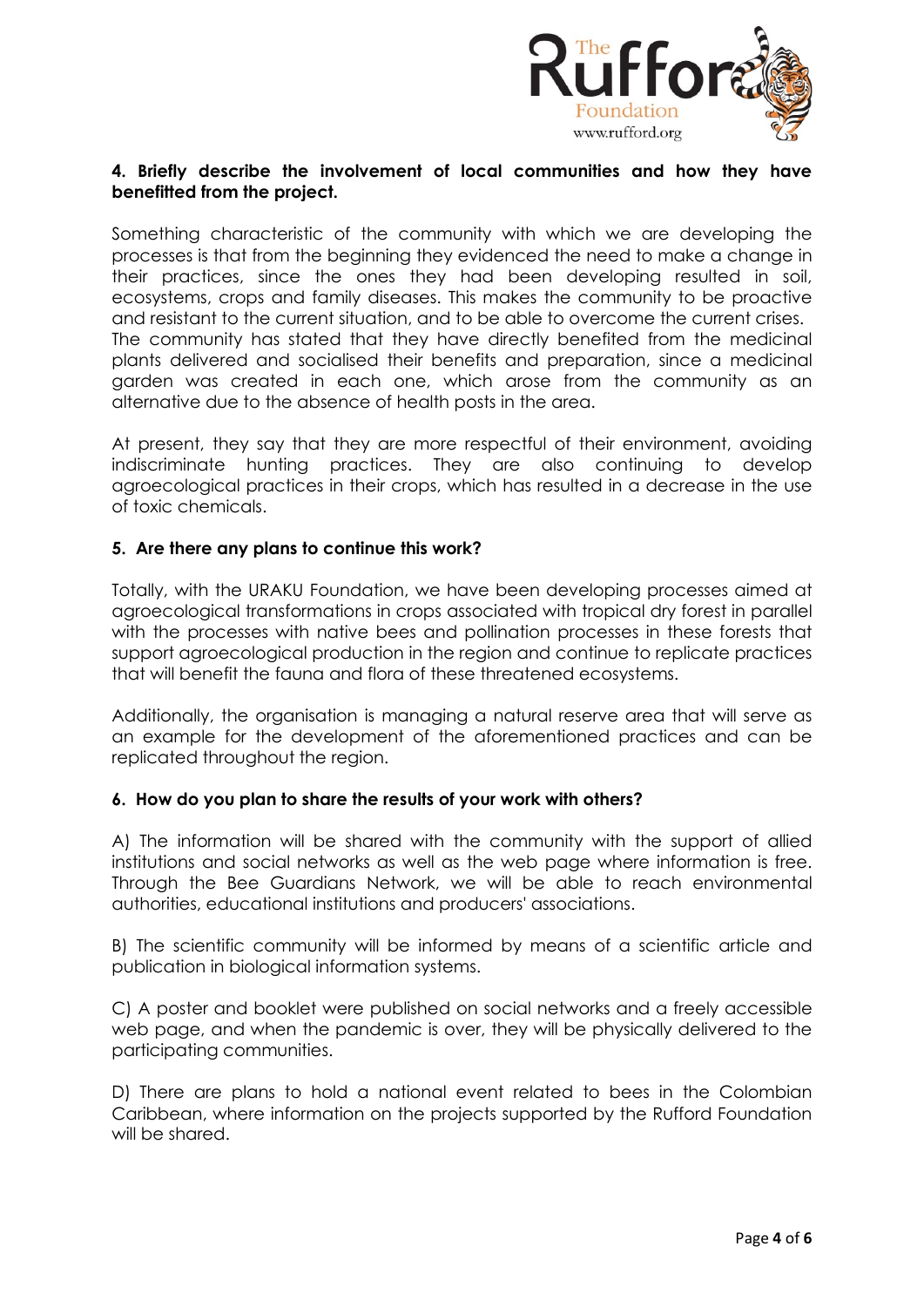

# **7. Timescale: Over what period was the grant used? How does this compare to the anticipated or actual length of the project?**

It was planned from May 20, 2019 to May 20, 2020. However, in 2020, where the installation of meliponario and planting was planned, it was hindered by the situation described by COVID-19.

All the products were postponed until January 2021, but this date was modified while waiting for the graphic products. The resources were executed throughout the development of the process and taking into account the unforeseen events presented.

**8. Budget: Provide a breakdown of budgeted versus actual expenditure and the reasons for any differences. All figures should be in £ sterling, indicating the local exchange rate used. It is important that you retain the management accounts and all paid invoices relating to the project for at least 2 years as these may be required for inspection at our discretion.**

| <b>Item</b>                                                                                                            | Budgeted<br>Amount | Actual<br>Amount | Differenc | <b>Comments</b>                                                                                                                                                                                                                                     |
|------------------------------------------------------------------------------------------------------------------------|--------------------|------------------|-----------|-----------------------------------------------------------------------------------------------------------------------------------------------------------------------------------------------------------------------------------------------------|
| stay<br>and<br>in<br>Passage<br>camp researcher 1 (84<br>days)                                                         | 950                | 1526             | $+576$    | More people from the community<br>joined the activities and at the<br>time<br>Οf<br>the<br>pandemic<br>we                                                                                                                                           |
| Field Assistant local -<br>Support field activities<br>(measurement<br>and<br>sample<br>collection<br>in<br>the field) | 1450               | 1923             | $+473$    | provided support with markets to<br>the project members, regardless<br>of the fact that we were not in<br>the field.                                                                                                                                |
| Field equipment (boxes<br>bees,<br>agricultural<br>for<br>elements)                                                    | 1450               | 1750             | $+300$    | Many of the equipment, elements<br>and supplies were imported from<br>other cities or countries, taking into<br>account the shortage and closure<br>of many warehouses in the city,<br>which made it difficult to acquire<br>supplies and elements. |
| the<br>Transportation<br>to<br>trails                                                                                  | 1100               | 1320             | $+220$    | For the conditions of the tracks, it<br>was necessary to make additional<br>arrangements for transportation<br>and support for the pickup, as it<br>was breaking down and we could<br>not move forward.                                             |
| <b>TOTAL</b>                                                                                                           | 4950               | 6519             | +1569     |                                                                                                                                                                                                                                                     |